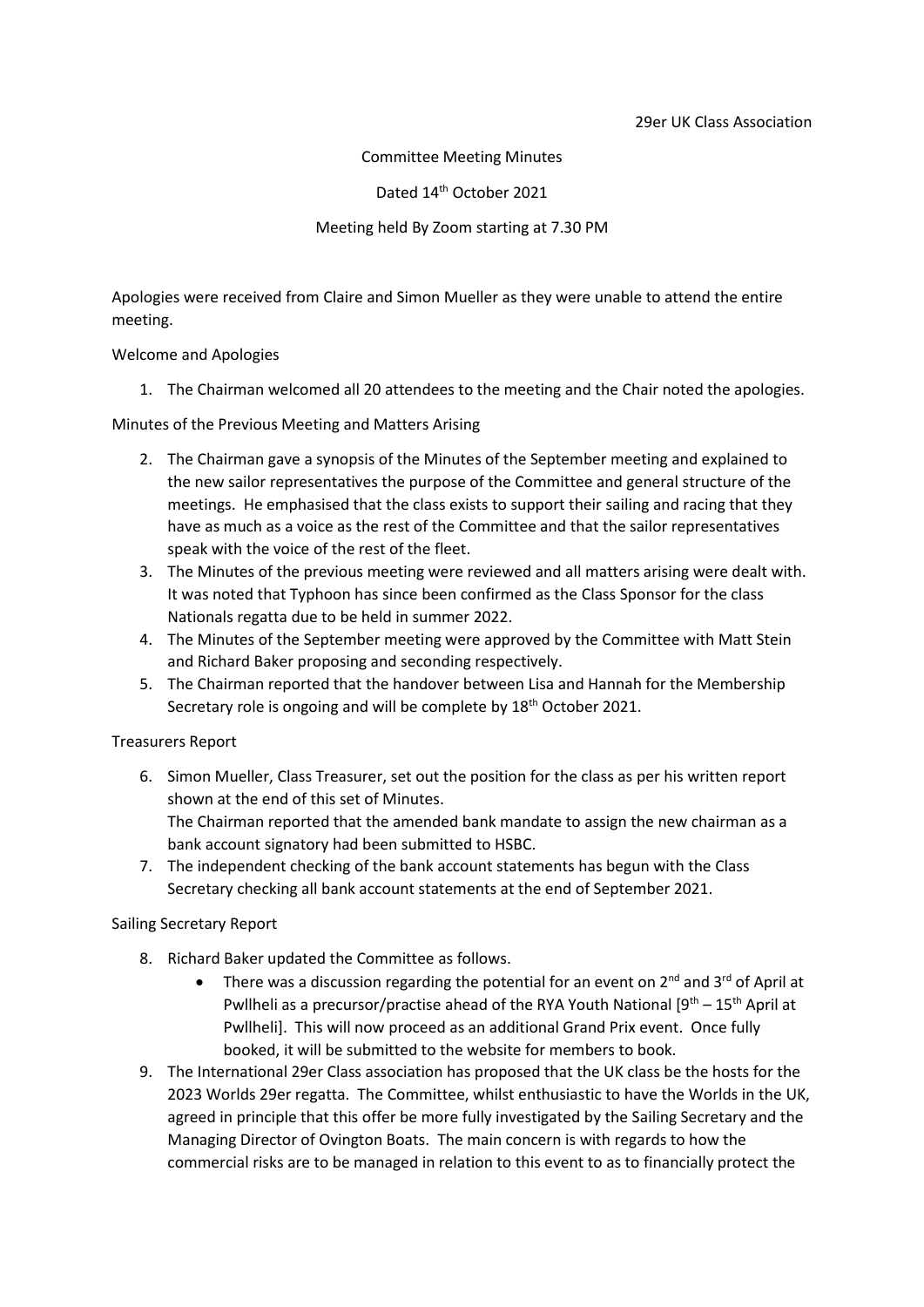class from unforeseen costs. In addition, the Committee would like to better understand how a modest profit were to be made to offset other class costs.

# Transition

- 10. Richard Wilkinson reported that the final transition session for 2021 is due to take place at Island barn on 29<sup>th</sup> and 30<sup>th</sup> of October where 2 boats would be available.
- 11. Richard has established that privately owned boats borrowed for such transition training could be insured for £30 per day. The Committee agreed that such costs should be covered by the class.
- 12. The insurers have also indicated that it would be preferrable for any sailors trying out a 29er would be best served by becoming at least temporary members. This may require a change to the Class constitution to facilitate such temporary membership. The Class Secretary would investigate this issue to see what is possible under the current constitution and what, if any, changes may be required.

# Class Coach & Training

- 13. The Class Coach, Alice Masterman made her report by email which is attached at the end of these minutes.
- 14. Matt highlighted the open training that in now booked ahead on GPs 3 & 4 as well as ahead of the GP due to take place in Grafham Water in January.
- 15. The subcommittee formed to review the rates of pay for the coaches agreed to submit a short report to the next meeting on their conclusions.

# Sailor Representatives

- 16. The sailor representative each talked on topics of interest to them and the rest of the fleet:
	- They raised the issue of power boats coming through race courses especially in lighter wind conditions. The Safety Officer reported that it isn't always possible to prevent or deter powerboats that are not associated with our events doings so but every effort is made to do so.
	- The Hartlepool event was discussed and the sailors noted that it was a shame that conditions prevented more sailing. They were concerned with the facilities at Hartlepool to launch and with the tide conditions on that particular weekend. Whilst it was a long distance for many, the sailors wish to continue to have new event locations included within the calendar.
	- Carsington Water was proposed as a potential location for the future and the Sailing Secretary agreed to investigate further in the future.

The Chairman thanked the Sailor reps for their input and encouraged them to continue to bring issues and suggestions to the meeting in the future.

# AOB

- 17. The Chairman reported that he was concerned about the number of COVID cases locally within the Lymington area ahead of GP3. The committee agreed to encourage all sailors to undertake a lateral flow test immediately prior to the event where appropriate.
- 18. The Class Webmaster reported that it was good practise for email accounts for Class committee members to be 2 factor authenticated. The committee accepted his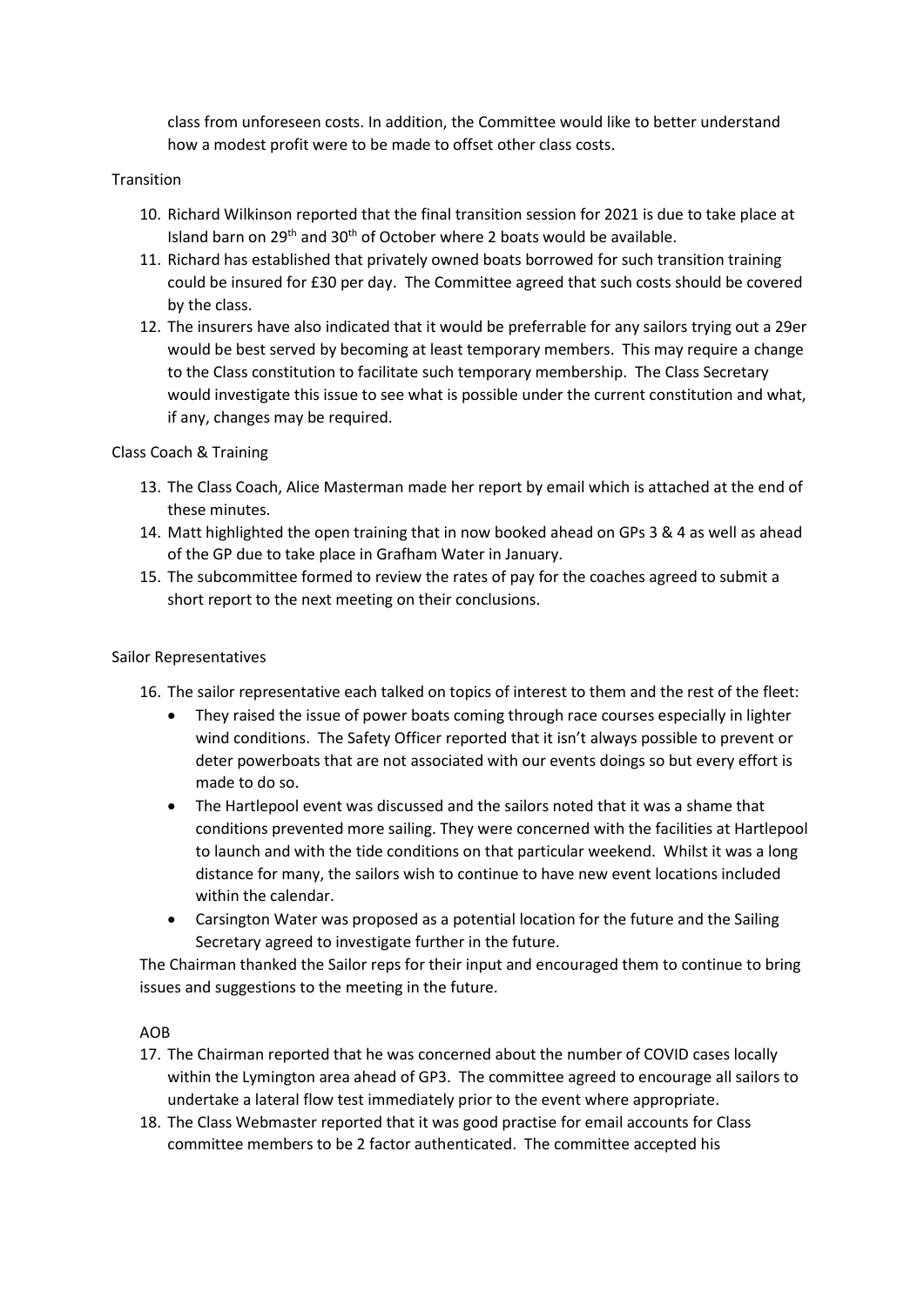recommendation and asked this to be implemented on all class email accounts from the end of October 2021.

The Date of the Next Meeting was agreed as 23rd November at 7.30pm.

There being no further business the Chairman closed the meeting at 9.30 PM

Treasurers email report dated 11-10-21

PayPal Account:

The account was unblocked on 9 September and is working as normal. It appeared to be a system error on the PayPal side which meant that the information I was submitting was not being received correctly and was instead just generating further requests for the same information. The customer service person I spoke to in September realised the problem, and was able to talk me through a way to upload the information in a different way and then he manually transferred it from his side. Anyway – it should be fine now and I don't anticipate any further issues from the US compliance side.

Cash Balances

At the end of September there was £70.6k across the 3 accounts (£77.4k at the end of August).

£63.1k in the HSBC accounts and £7.5k in PayPal.

£25k transferred from PayPal to HSBC during the month.

Overall reduction in cash was due to paying the Largs invoice for the Nationals of £15k.

Bank Mandate:

Revised mandate, deleting Chris and adding Phil was sent to HSBC during September. Awaiting confirmation from HSBC that this has been completed.

Bank Account Review:

Phil and Rik have received the July, August and September information and I will continue to send monthly.

# Nationals

Currently showing a surplus of £1,632 on the Nationals. No further costs expected.